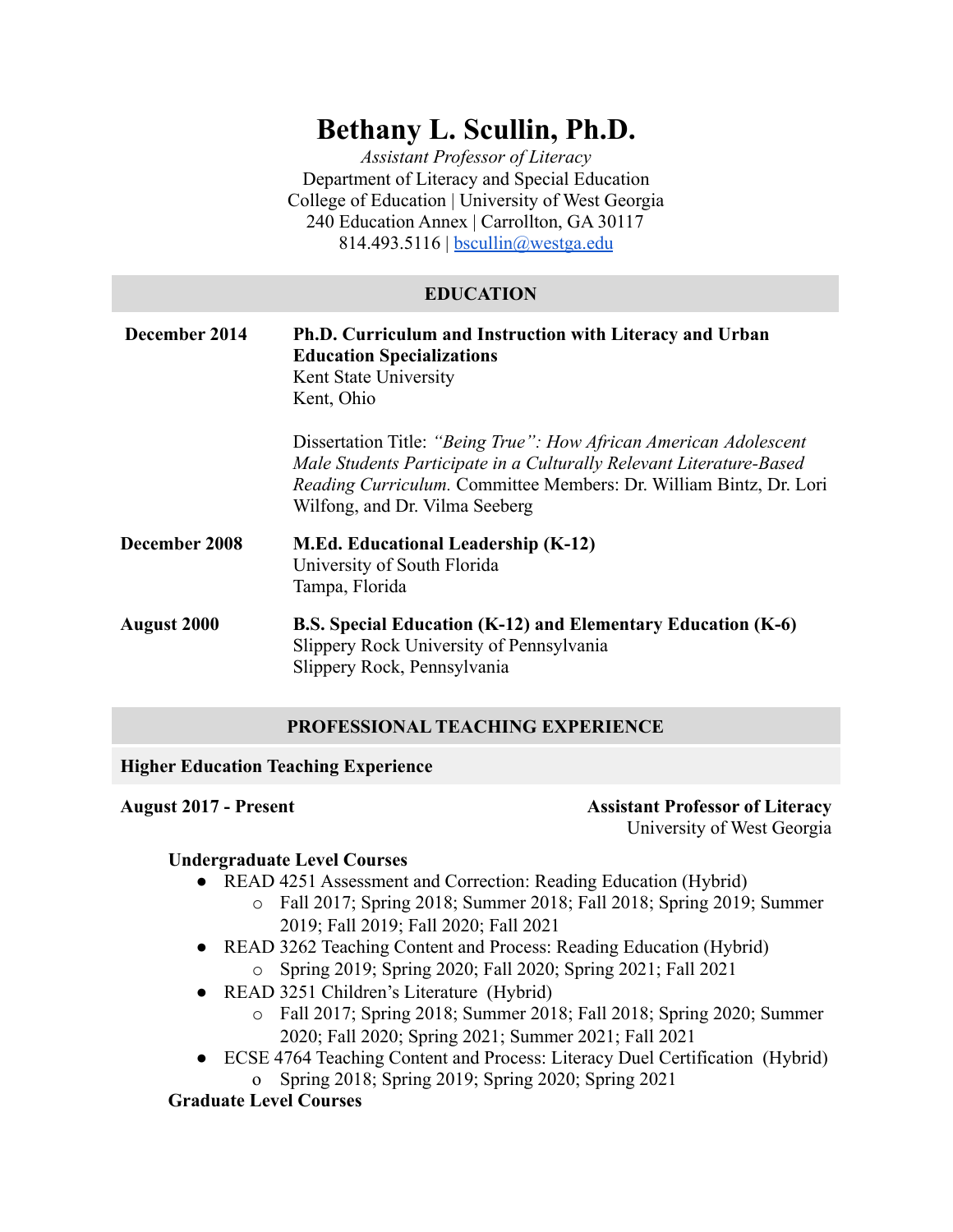• READ 4252 Literature in the Middle School (Online) o Summer 2019; Summer 2020

# **August 2010 - Spring 2017 Assistant Professor (2016-2017) Full-time Instructor (2010-2016)**

Edinboro University of Pennsylvania

#### **Undergraduate Level Courses** (All face-to-face)

- MLED 466 Integrated English, Language Arts, and Social Studies for the Middle-Level Learner
- MLED 306 Literacy and the Young Adolescent
- SPED 210 Introduction to Exceptionalities and Special Education
- SPED 370 Adaptations and Accommodations
- SPED 495 Student Teaching (Special Education) Supervisor
- SEDU 102 College Reading and Study Skills
- SEDU 306 Content Area Literacy in Secondary Schools
- Student Teaching Supervisor: Early Childhood; Elementary; Middle-Level & Secondary Social Studies and ELA; Special Education PK-12

#### **Graduate Level Courses**

- MLED 775 Enhanced Teaching Methods in Middle Schools (Online)
- SPED 720 Advanced Assessment in Special Education (Hybrid)
- SEDU 786 Secondary and Middle School Curriculum Improvement and Development (Online)
- EDLR 700 Introduction to the Principalship (Online)
- EDLR 711 Educational Leadership in a Pluralistic Society (Online)

#### **Public School Teaching Experience**

**2007-2010 Certified Teacher** Palma Sola Elementary School (Title 1) Bradenton, Florida

Responsibilities and Roles: Second and Third Grade Teacher, Instructed English Language Learners each school year, Team Leader, Literacy Leadership Team (in Collaboration with Teachers College at Columbia University), Summer School Teacher, Cooperating Teacher with University of South Florida

#### **2000-2007 Certified Teacher**

Wakeland Elementary School of International Studies (Title 1): *An International Baccalaureate (IB) Primary Years Programme School* Bradenton, Florida

Responsibilities and Roles: Third, Fourth, and Fifth Grade Teacher, Instructed English Language Learners each school year, Team Leader, IB Leadership Team, Designed and Implemented Curriculum for International Baccalaureate (IB) Primary Years Programme Accreditation (three-year process-), Model Classroom Teacher for Manatee County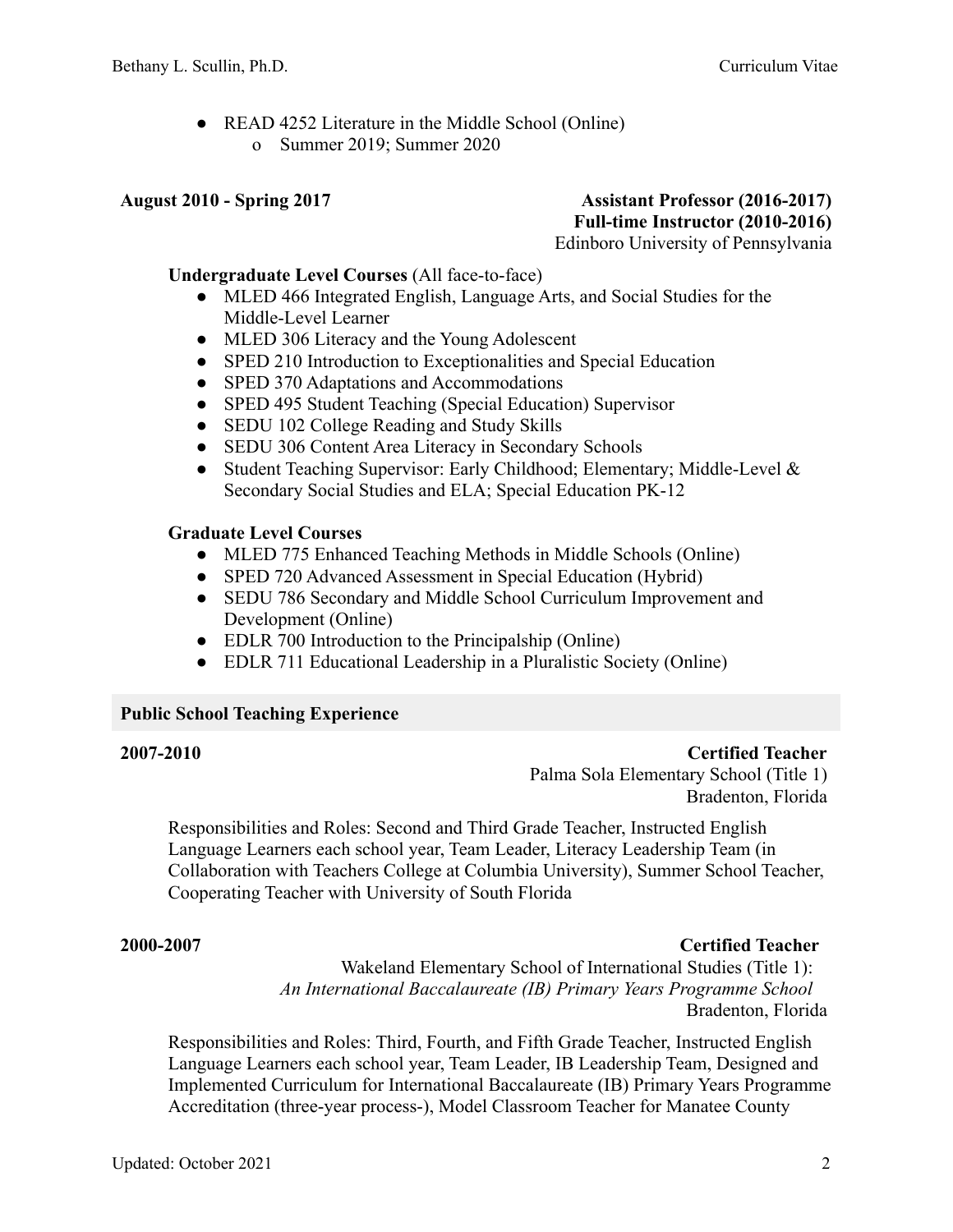School District (in collaboration with Teachers College at Columbia University), Lead Teacher/Director: Manatee Stars Tutoring Program, Co-coordinator: 21<sup>st</sup> Century Grant, Summer School Teacher (first-fifth grade), School Test Site Coordinator

# **Direction of Individual Student Work**

#### *Doctoral Dissertation Committees*

- Committee Member and Content Expert for Marta Anderton, *Teachers as Role Models: The Correlation Between Teachers' Literacy Habits and Student Achievement* (Fall 2021-present)
- Committee Member and Content Expert for Brittany Devitt, *Healing Words: Using Literacy to Academically Support Secondary Female Maternal Trauma* (Fall 2020-present)
- Committee Chair for LaToya Raines Council, *Unsung Heroes: A Case Study of African American Female School Leaders in Urban Schools and Their Role in School Improvement*
	- Successfully defended dissertation on March 3, 2021
- Committee Chair for Elizabeth Tuck, *Assessment Literacy: Determining Effective Data Use by Teachers*
	- Successfully defended dissertation on March 8, 2021
- Committee Member and Content Expert for Christine Martin-Sanchez, *An Investigation of the Effects of Explicit Versus Implicit Vocabulary Instruction on the Reading Achievement of First Grade Students in an Urban Elementary School*
	- Successfully defended dissertation on June 6, 2019

### *Other Student-Based Projects*

- Project Director for Hayley Harmon, Undergraduate Honors Student
	- Connected to READ 3251: Children's Literature (Fall 2018)
		- Project: Literature review titled, *Benefits of Interactive Read-Alouds with Informational Texts in Middle Grades*
	- Connected to READ 4251: Assessment & Correction in Reading Education (Fall 2019)
		- Project: *Getting the Most Bang for Our Buck Out of Picture Books*
			- Evaluated 16 picture books connected to Economics Education
			- Analyzed each text to provide teaching points through a Disciplinary Lens, Readerly Lens, and a Writerly Lens (all connected to the Georgia Standards of Excellence)

### **Teaching Recognition and Awards**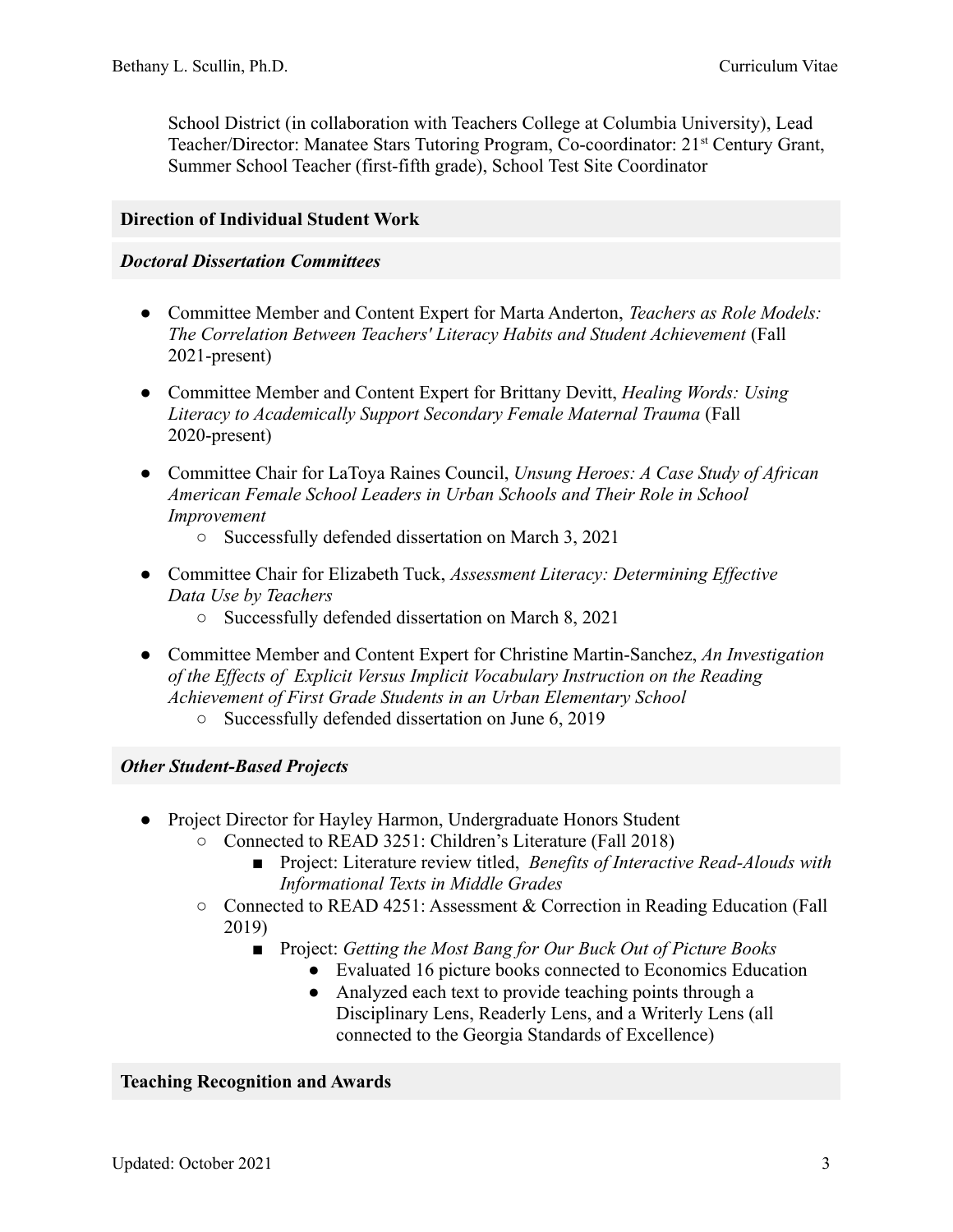- The 2021 Felton Jenkins, Jr. Hall of Fame Faculty Award UWG Nominee (2021)
- UWG 2020 College of Education Outstanding Face-to-Face Teaching Award Winner (2020)
- Dr. Robert C. Weber Honors Program, Edinboro University Award for Excellence in Teaching (2013)

# **SERVICE TO DISCIPLINE, INSTITUTIONS, AND COMMUNITY**

# **Discipline/Field**

- Editor, GALA *Focus*, the bi-yearly newsletter of the Georgia Association of Literacy Advocates (Summer 2021-present)
- Editorial Review Board, *Texas Journal of Literacy Education (TJLE;* Spring 2020-present)
- Editorial Review Board, *GATESOL in Action Journal,* the peer-reviewed journal of GATESOL (Spring 2021-present)
- Editorial Review Board, GALA *Focus*, the quarterly newsletter of the Georgia Association of Literacy Advocates (Summer 2019-spring 2021)
- Leadership Committee Member, Georgia Writing Project (GWP) in collaboration with the Georgia Department of Education (Fall 2017-present)
- Co-editor, *Ohio Reading Teacher* (2017-2019)
- Editorial Review Board, *Ohio Reading Teacher* (2016-2018)
- Appointed National Committee Member, National Council of the Social Studies/Children's Book Council Notable Trade Books Selection Committee (2017-2020**;** 3 yr. term)
- Reviewer, *Social Education*, the flagship journal of the National Council of the Social Studies (2019-present)
- Reviewer, *Social Studies and the Young Learner,* the journal of the National Council of the Social Studies dedicated to the teaching of social studies in the elementary grades (2019-present)
- Reviewer, *School-University Partnerships*, the research journal of the National Association for Professional Development Schools (Summer 2021-present)
- Reviewer, P*DS Partners: Bridging Research to Practice,* the practitioner journal of the National Association for Professional Development Schools (Fall 2019-present)
- Reviewer (Conference proposals), National Youth at Risk Annual Conference (2018)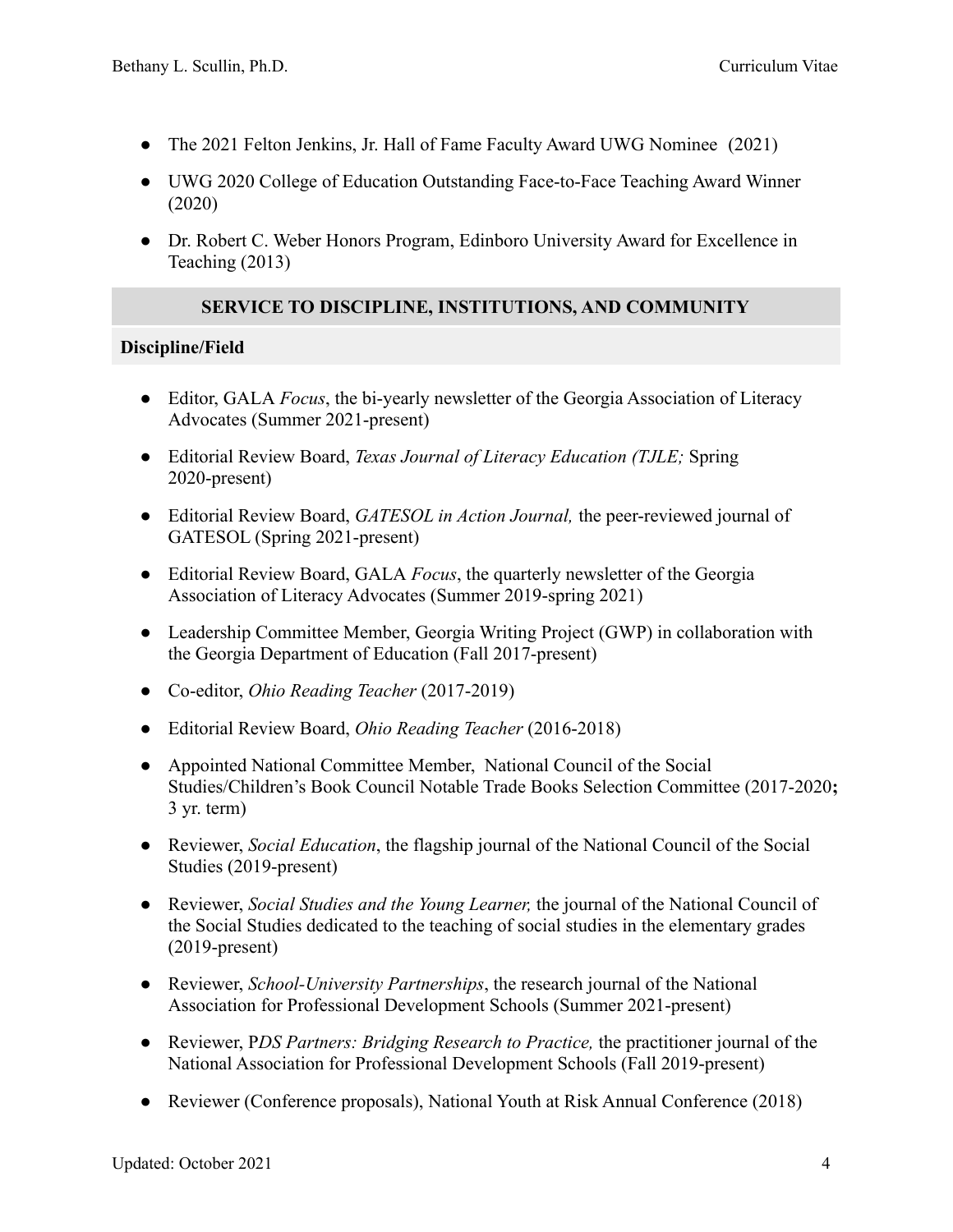- Reviewer (Conference proposals), Association of Literacy Educators and Researchers (2018-present)
- Reviewer, *Literacy Research Association Yearbook*, (2014-2017)
- Secretary and Treasurer, North West Pennsylvania Middle Level Association (NWPAMLE; 2014-2017)
- State Level Evaluator, Schools to Watch (STW): Advancing Excellence in the Middle-Grades (Pennsylvania State Team; 2014-2017)
	- Evaluated seven middle schools across the state of Pennsylvania
- Conference Director, Northwest Pennsylvania American Middle-Level Education Conference held at Edinboro University (NWPAMLE; Spring 2016) ○ One day conference; 200 attendees
- Reviewer (Conference proposals), Literacy Research Association Annual Conference (2014-2016)
- State Level Facilitator, Population Education (Population Connection; 2015-2017)
	- Only national program with a strong emphasis on curriculum and professional development for K-12 educators with human population issues focus
- Reviewer, Franklin Publishing Company (2014)
- Field Test Participant, Social Studies Content Knowledge for the National Board for Professional Teaching Standards (NBPTS; Fall 2014)

# **Institutions**

# *University of West Georgia*

- **● University**
	- Reviewer, UWG Awards Committee for the 2022 Regent's Hall of Fame Faculty Award (Fall 2021)
	- Senator At-Large, College of Education Representative (Fall 2019-Present)
		- Completed Comprehensive Program Reviews:
			- Undergraduate International Languages and Cultures (Spring 2020)
			- Undergraduate- Chemistry (Spring 2021)
	- Chair, Core, Honors, and Interdisciplinary Programs (CHIP) Subcommittee to UPC (Fall 2020-spring 2021)
	- Member, Senate Executive Council (Fall 2020-spring 2021)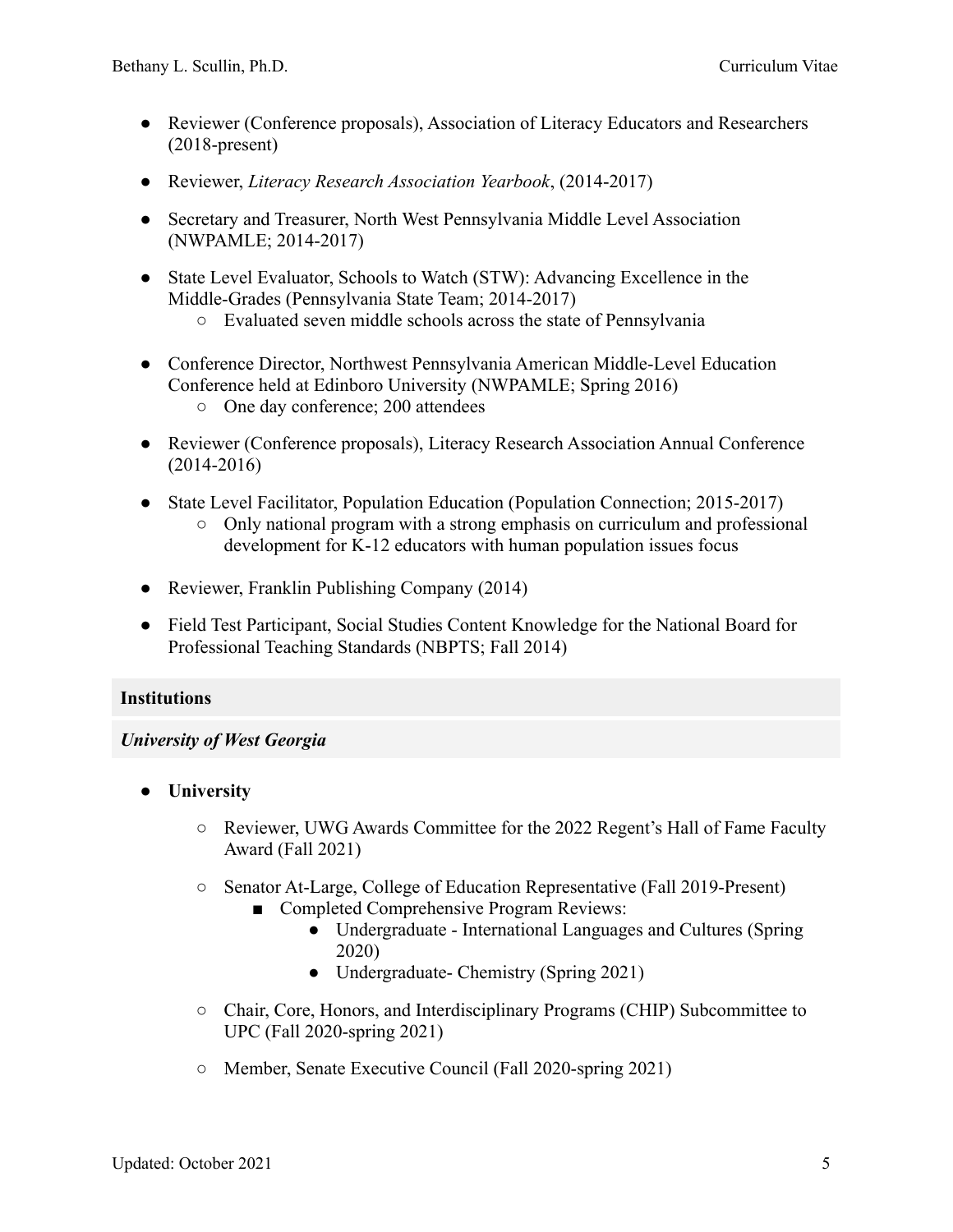○ COE Representative, American Democracy Project Strategic Planning Task Force (Spring 2018-spring 2019)

# **● College of Education**

- Reviewer, COE Faculty and Staff Awards Committee (Spring 2021)
- Department Representative, Faculty Governance (Fall 2018-Spring 2021)
	- FGC Vice Chair (Fall 2018-spring 2019)
	- FGC Vice Chair (Fall 2020-spring 2021)
- Reviewer, College of Education Dean's Office Scholarship Committee (Spring 2020-present)
- Co-director, Cherokee Rose Writing Project (CRWP) housed at the University of West Georgia (Fall 2017-present)
- **○** Co-organizer, Jolabokaflod (College of Education Holiday Book Exchange; Fall 2019)
- Co-organizer, 2018 Literacy and Beyond Conference held at the University of West Georgia sponsored by the Cherokee Rose Writing Project (2018)
- Co-organizer, Super Saturday Youth Workshop with Children's Author, Kate Klise sponsored by the Cherokee Rose Writing Project (Spring 2018)

### **● Department of Literacy and Special Education**

- **○** Creator and Facilitator, Read Aloud Days! (Fall 2021-Present)
- **○** Creator and Director, The Literacy Den (Fall 2017-Present)
	- Model classroom library that features text sets from multiple perspectives and highlights multiple diverse children and young adult authors
	- Reflects the most current research in organizing and utilizing classroom libraries and features a wide variety of literature that includes various genres, formats, topics, and reading levels
	- Provides a space for all Literacy Faculty to teach literacy courses
	- Provides preservice teachers with immediate access to books to quality texts to incorporate into their own literacy lessons
- **○** Program Coordinator, Masters of Education in Reading Instruction (2020)
- Chair, Search Committee for Assistant Professor of Literacy and Culture, Shared position with Department of Literacy and Special Education and Department of Early Childhood Through Secondary Education (Fall 2017-Spring 2018)

### *Edinboro University of Pennsylvania*

**● University**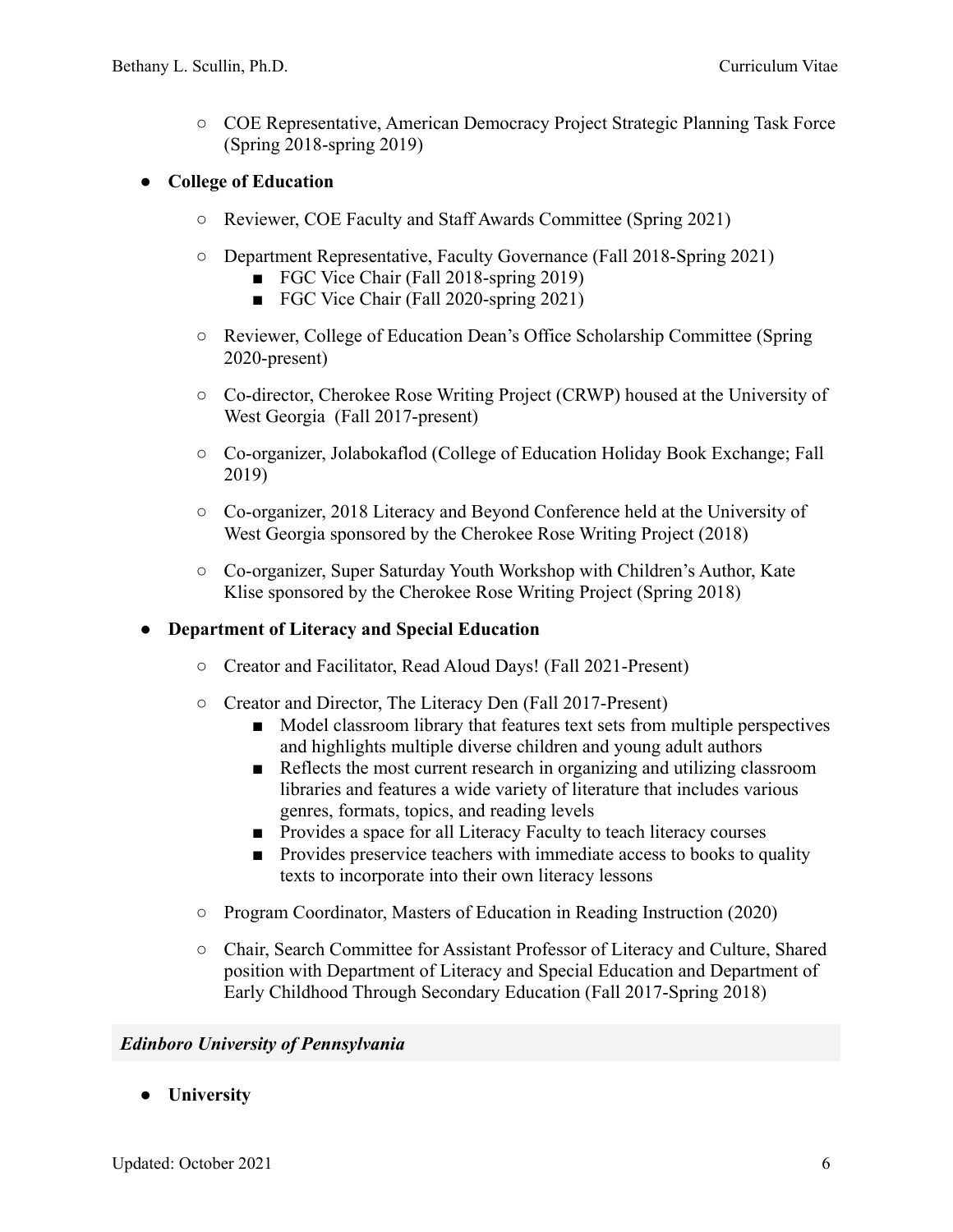- **○** Voting Member, University-Wide Curriculum Committee (2016-2017)
- **○** Voting Member, Edinboro University Senate Representative for the Department of Middle and Secondary Education & Educational Leadership (2013-2017)
- **○** Featured Speaker, the 2015 "I AM" Conference sponsored by The Black Student Union Association of Edinboro University (Spring 2015)

# **● College of Education**

- **○** Author, CAEP Program SPA Report for NEW Middle Level Education (Accepted with conditions; 2016)
- **○** Director, PennLake National Writing Project housed at Edinboro University (2013-2017)
- **○** CAEP Dispositions Committee Member, College of Education (2015-2017)
- **○** Conference Organizer, Northwest Pennsylvania American Middle Level Education Conference held at Edinboro University (Spring 2016)
- **○** Co-organizer, My Professor's Closet (2011-2015)
	- Gathered professional clothing donations from surrounding communities
	- Recruited Edinboro University students and community members to set-up clothing displays for a five-day timeframe
	- Pre-service teachers were able to "shop" for professional clothing for the upcoming practicum and student teaching placements

### **● Department of Middle and Secondary Education & Educational Leadership**

- **○** Co-author, ESL Graduate Program Curriculum Development Team (Spring 2014)
- Model Teacher, Perseus House Charter School of Excellence (Erie, PA) in Coordination with Edinboro University (Each spring; 2013-2017)
	- Developed and taught an introductory college level course to 11th & 12th grade students who were considering pursuing a college education upon high school graduation
	- Course was taught at the high school and focused on college preparedness, especially reading, writing, note taking, and study methods at the college level
- Advisor, Middle and Secondary Education Freshman Cohort (2012-2013)
	- Coordinated all aspects of advising freshmen for the Department of Middle & Secondary Education
	- Planned and taught weekly freshman student meetings with focus on diversity in schools and understanding adolescence as a future teacher
- Department Representative, NCATE (now CAEP) Diversity Continuous Improvement Team (2012-2014)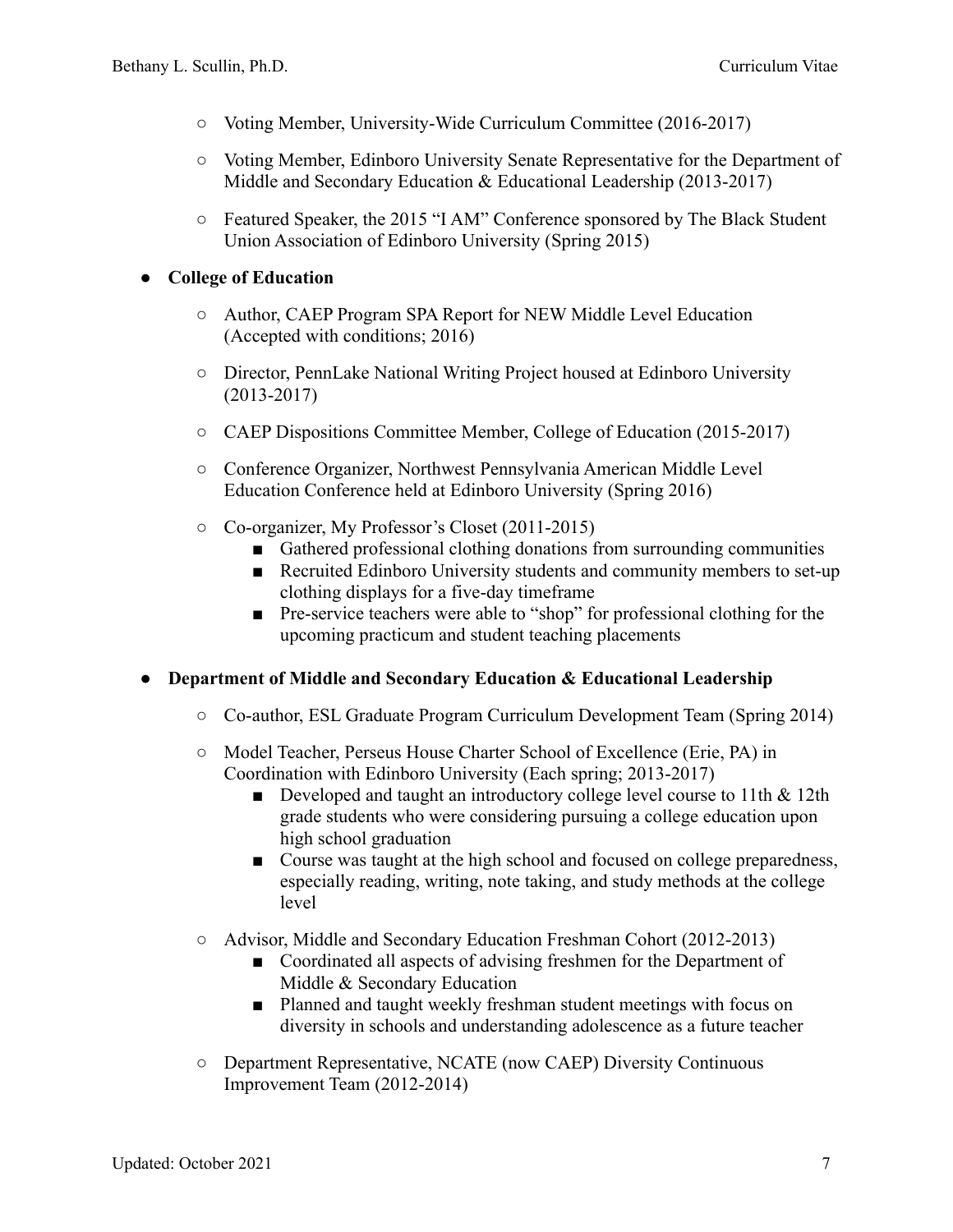○ Department Representative, NCATE (now CAEP) Dispositions Continuous Improvement Team (2012-2014)

# **Community**

- Co-collaborator & Co-facilitator, Haralson County School District (Grades 3-5) Literacy Initiative (Spring 2021-Present)
	- Attend all professional development sessions presented by the Institute for Learning (1-year commitment beginning in July 2021) along with Haralson County School District teachers, administrators, and UWG Block III students
	- Attend Leadership meetings after each scheduled professional development session along with Haralson County School administrators
	- Incorporate learning from the professional development sessions into the university course content to support Block III students through the 2021-2022 academic school year
- Co-facilitator, Virtual Parent/Child Weekly Summer Book Club (Summer 2020) ○ Summer 2020 text: *Fish in a Tree* (Hunt, 2015)
- Co-facilitator, Community Book Club (Summer 2020)
	- Summer 2020 text: *White Fragility: Why It's So Hard for White People to Talk About Racism* (DiAngelo, 2018)
- Co-facilitator, Invited to teach literature-based science lesson at the Creek Expo held at Carrollton Elementary School (May 2019)
- Co-facilitator, FitLit (Fitness & Literacy): After School Club at Sand Hill Elementary School (Fall 2017, 2018, & 2019)
	- Held weekly meetings with fifth-grade students to engage in fitness activities and also read and discuss a common diverse text
		- Fall 2019 text: *Amal Unbound* (Saeed, 2018)
		- Fall 2018 text: *Crenshaw* (Applegate, 2017)
		- Fall 2017 text: *A Long Walk to Water* (Park, 2011)
- Co-facilitator, ESOL Writing/Literacy Activity Booth at the Carroll County ESOL Literacy Night 2018: *Under the Big Top* (November 2018)
- Co-facilitator, PDS Parent/Child Weekly Summer Book Club (Summer 2018, 2019)
	- Fall 2019 text: *Refugee* (Gratz, 2017)
	- Fall 2018 text: *Crenshaw* (Applegate, 2017)
- Co-creator, *The Windows & Mirrors Literacy Experience: Open Books, Open Minds Book Collection*; Located in the Media Center at Sand Hill Elementary School for student checkout (October 2018-Present)
- Mock Interviewer, Interviewed high school seniors at local high school in preparation for their upcoming job interviews (Erie, PA; Fall 2015)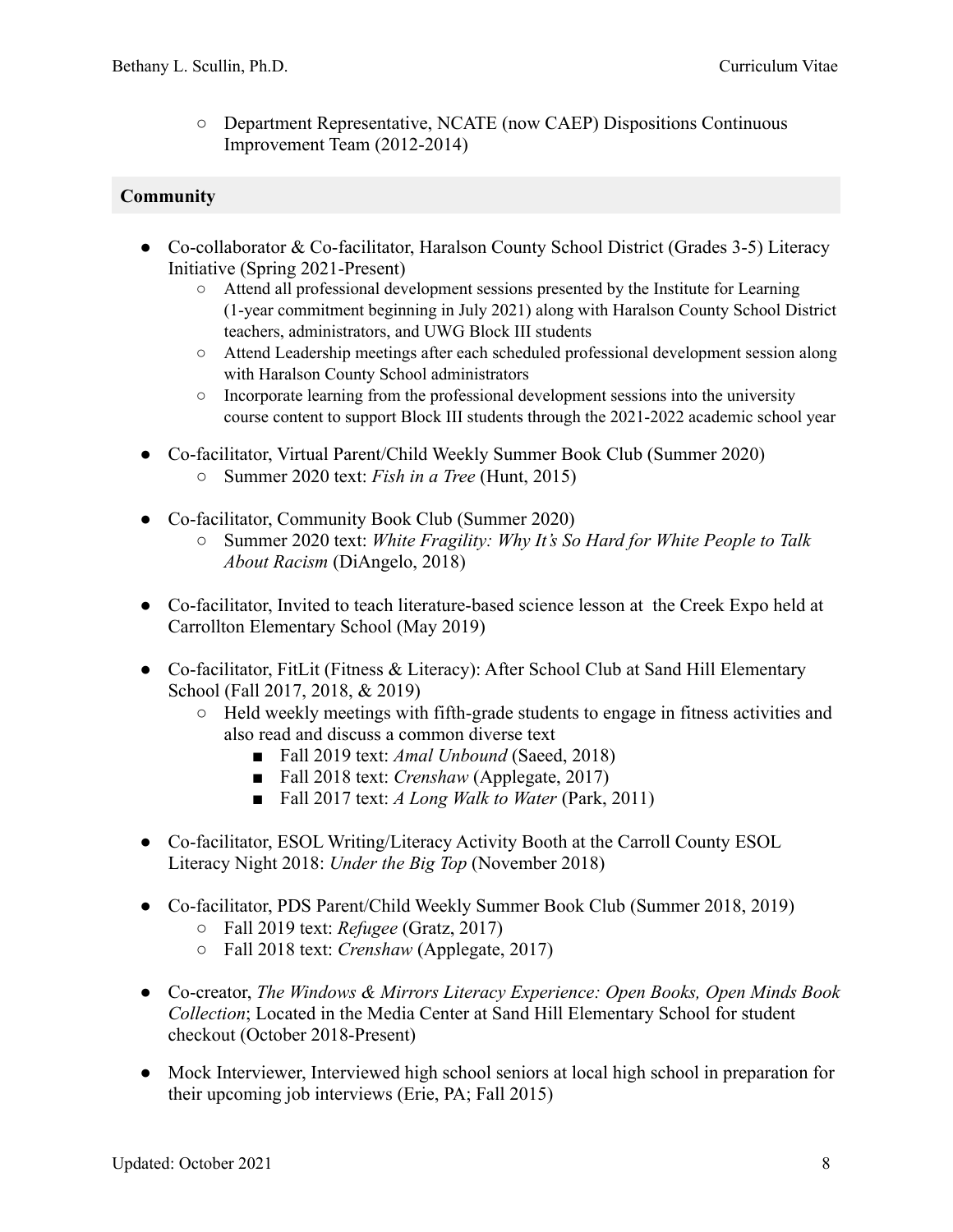• Judge, WOLN (local PBS station) Annual KIDS Young Writers Contest (Spring 2014)

# **PROFESSIONAL GROWTH AND DEVELOPMENT**

# **Publication (20)**

# *Peer-Reviewed Publications* **(Journal Articles and Book Chapters) (16)**

- <sup>16</sup>Scullin, B. L. (2021). Promoting Race Talk with Elementary Preservice Teachers Through Diverse Picture Book Read Alouds. In D. Hartsfield (Ed.), *Handbook of Research on Teaching Diverse Youth Literature to Pre-Service Professionals.* IGI Global.
- <sup>15</sup>**Scullin, B. L.** (2021).Write-Arounds: Engaging all voices in courageous conversations. *Engaged Student Learning: Essays on Best Practices in the University System of Georgia, 3*, 15-17.
- <sup>14</sup>Ogletree, T. W., Allen, J. K., Griffin, R. A., & **Scullin, B. L.** (2021). Writing Marathon: An authentic writing experience for building writerly identities. *Literacy Matters: The Journal of the Palmetto State Literacy Association, 21*(1), 65-70.
- <sup>13</sup>**Scullin, B. L.** (2020). "I can't find no Black books": Helping African American males find books they want to read. *Texas Journal of Literacy Education, 8*(1), 82-111. \*Acceptance rate of approximately 30%.
- <sup>12</sup>Griffin, R. A., Council, M. R., Ogletree, T. W., Allen, J. K., & **Scullin, B. L**. (2020). Building writing identities: Integrating explicit strategies with authentic writing experiences to engage at-promise writers. *Teaching/Writing: The Journal of Writing Teacher Education, 9*(2), Article 7.
- <sup>11</sup>Ogletree, T. W., Allen, J. K., Griffin, R. A., & **Scullin, B. L.** (2020). Teachers as writers: Engaging in a writing marathon to reclaim the neglected R. *American Reading Forum Online Yearbook, 39,* Article 8, 127–141.
- <sup>10</sup>**Scullin, B. L.** (2020). It takes two: Teaching essential social skills by examining history's dynamic duos. *Middle School Journal*, *51*(4), 26-39. \*Acceptance rate of approximately 28%.
- <sup>9</sup>Allen, J. K., **Scullin, B. L**., Ogletree, T. W., Griffin, R. A., Calas, M., Pearce, D., Franks, K., & Carden, K. (2019). WIN writing time: Perspectives on worthwhile, interest-based, no-stress writing partnerships. *PDS Partners: Bridging Research and Practice*, 14(2), 27–30.
- <sup>8</sup>**Scullin, B.L.** (2019). Culturally relevant book clubs: Reaching African American Males. *Engaging Cultures and Voices, 10*(2), 16-48.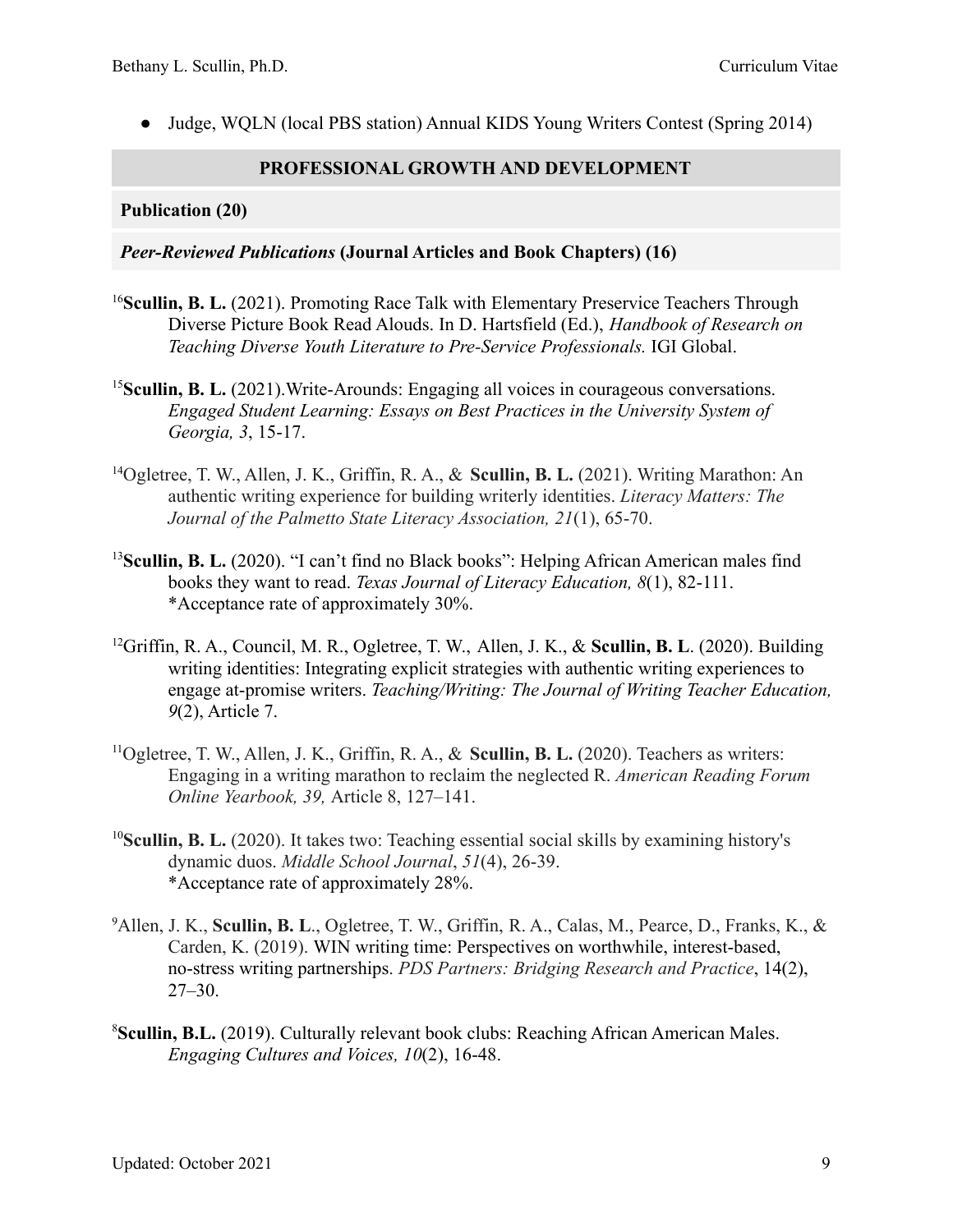- <sup>7</sup>Allen, J.K., & **Scullin, B.L.** (2018). FitLit: How an unlikely combination of fitness and literacy yielded a fruitful partnership, *PDS Partners: Bridging Research to Practice, 13*(4). 21-23.
- <sup>6</sup>Scullin, B. L. (2018). Understanding those who are different: A text set for middle school language arts curriculum. In J. K. Dowdy & R. Fleischaker (Eds.), *Text sets: Multimodal learning for multicultural students.* Brill USA.
- <sup>5</sup>Ciecierski, L., **Scullin, B.L.**, & Bintz, W. (2018). Fascinating men who should be Famous But Are Not. *Ohio Reading Teacher, 47(*1), 28-34. (Featured yearly column highlighting high-quality literature across the curriculum in elementary, middle, and secondary classrooms)
- <sup>4</sup>**Scullin, B. L. ,** Ciecierski, L. & Bintz, W. (2016). Fascinating women who should be famous but aren't, *Ohio Reading Teacher,* 46(1), 65-69. (Featured yearly column highlighting high-quality literature across the curriculum in elementary, middle, and secondary classrooms)
- <sup>3</sup>Ciercierski, L. & **Scullin, B**. **L.** (2014). Book in an hour: A way to utilize authentic literature in the content area classroom, *Betwixt and Between*, 1(1), 33-41.
- <sup>2</sup>**Scullin, B. L.** & Baron, H. (2013). Using freewriting notebooks to reduce writing anxiety for English language learners, *The California Reader*, *47*(1), 19-26.
- **<sup>1</sup>**Baron, H., **Scullin, B.L**., & Mahood, A. (2013). Influencing teachers' cultural awareness through activities and reflective practice, *Global Education*, 13(2), 114-130.

### *Other Publications* **(State Newsletters) (4)**

- <sup>4</sup>**Scullin, B. L.** (2021, Fall). *Fighting words* (book review). Georgia Association of Literacy Advocates (GALA) *Focus, 12*, section 5.
- <sup>3</sup>**Scullin, B. L.** & Allen, J. K. (2021, Fall). Book talks: How to spread the love of reading in your own classroom. Georgia Association of Literacy Advocates (GALA) *Focus, 12*, section 3.
- <sup>2</sup>**Scullin, B. L.** (2020, Winter). *Ghost boys* (book review). Georgia Association of Literacy Advocates (GALA) *Focus, 10*, p. 4.
- <sup>1</sup>**Scullin, B. L.** (2019, Fall). *Undocumented: A worker's fight* (book review). Georgia Association of Literacy Advocates (GALA) *Focus, 9*, p. 2.

### **Scholarly Presentations (26)**

*International and National Presentations* **(Peer-Reviewed) (19)**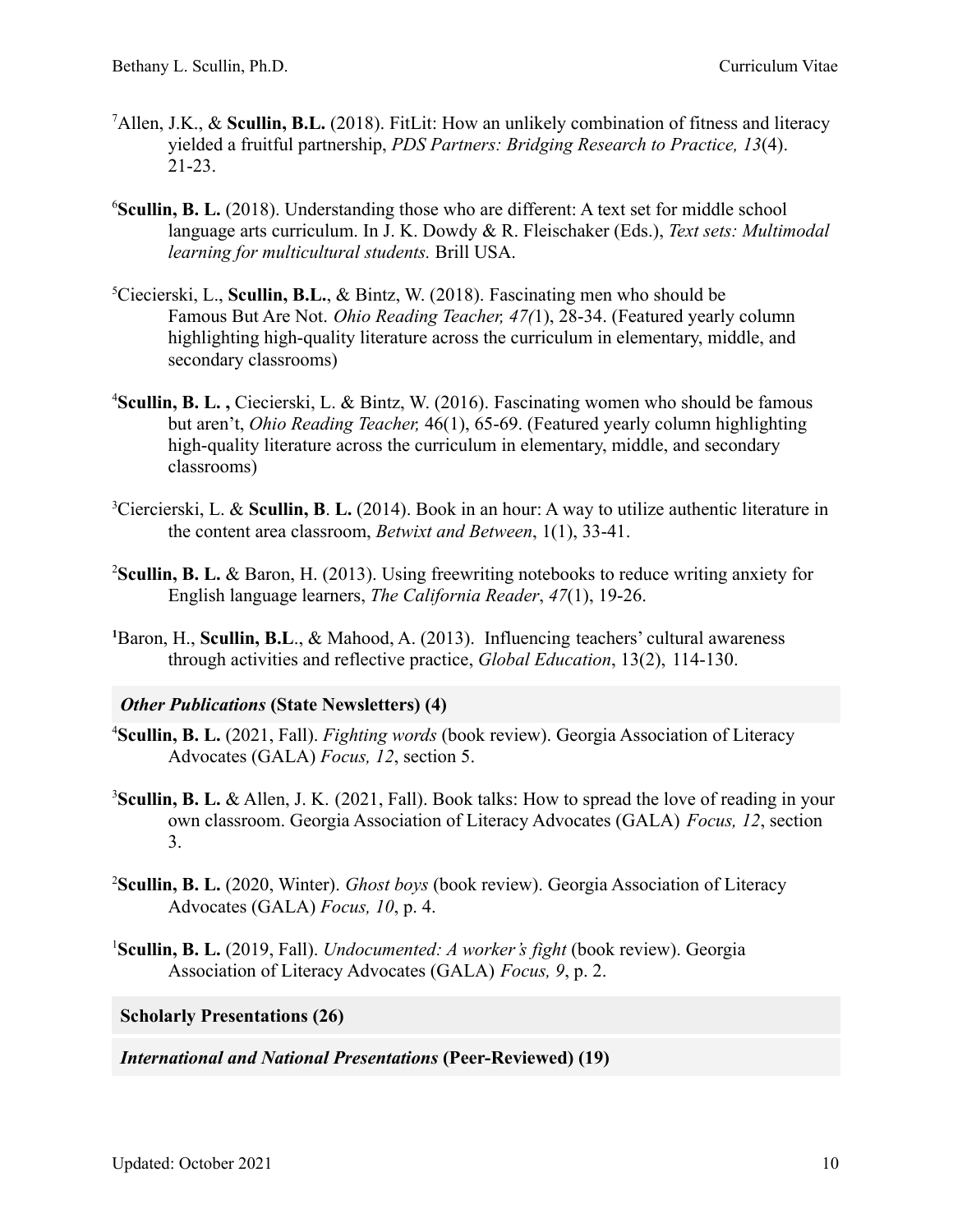- **<sup>19</sup>**Ogletree, T., Allen, J. K., Griffin, R. A., **Scullin, B. L.**, & Washington, C. (2021, November 4–7). *Liberating your voice: Using a writing marathon for reflection and empowerment* [Conference session]. Association of Literacy Educators and Researchers Conference, Hilton Head Island, SC, United States. (Accepted)
- **<sup>18</sup>**Ogletree, T., Griffin, R., Allen, J.K., & **Scullin, B. L.** (December, 2019). *Teachers as Writers: Engaging in a writing marathon to reclaim the neglected R*. American Reading Forum Conference, Sanibel Island, FL.
- **<sup>17</sup>Scullin, B. L.** (2019, November ). *2019 NCSS notable trade books: In the classroom!* National Council for the Social Studies Annual Conference, Austin, TX.
- **<sup>16</sup>Scullin, B. L.** & Allen, J.K. (2019, March). *Windows & mirrors literacy experience: Open books, open minds*. National Youth at Risk Conference, Savannah, GA.
- **<sup>15</sup>**Allen, J.K., **Scullin, B. L.,** Ogletree, T., Griffin, R., Pearce, D., Franks, K., & Carden, K. (2019, February). *WIN writing time: What we learned about writing instruction through our worthwhile interest-based, no-stress writing partnerships*. National Association of Professional Development Schools Annual Conference, Atlanta, GA.
- **<sup>14</sup>Scullin, B. L.** & Allen, J.K. (2018, December). *Advancing literacy: The windows & mirrors literacy experience*. American Reading Forum Conference, Sanibel Island, FL.
- **<sup>13</sup>**Allen, J.K., **Scullin, B. L.,** Chandler, R., Meigs, C., Meyers, B., Terrell, E., White, Z. (2018, March). *FitLit: An innovative after-school program*. National Association of Professional Development Schools Annual Conference, Jacksonville, FL.
- **<sup>12</sup>Scullin, B. L.** (2017, November). *Listening to their voice: Students helping teachers choose culturally relevant texts.* National Council of the Teachers of English (NCTE), St. Louis, MO.
- **<sup>11</sup>Scullin, B. L.** (2016, December). *Teaching history through (Gasp!) graphic novels.* The 96<sup>th</sup> Annual Conference of the National Council for the Social Studies, Washington, DC.
- <sup>10</sup>**Scullin, B. L.** & Baron, H. (2016, August). *New potential for making meaning with picture* books: Exploring culturally relevant picture books. 3<sup>rd</sup> Baltic Sea/17<sup>th</sup> Nordic Literacy Conference, Turku, Finland.
- **<sup>9</sup>Scullin, B. L.** & Ciecierski, L. (2015, October). *Identifying culturally relevant literature for our diverse learners.* The Annual Conference for Middle Level Education (AMLE), Columbus, Ohio.
- **<sup>8</sup>Scullin, B. L.**. (2014, November). *How African American male students respond to a culturally relevant literature-based reading curriculum: A case study*. The National Council of the Teachers of English (NCTE), Washington, DC.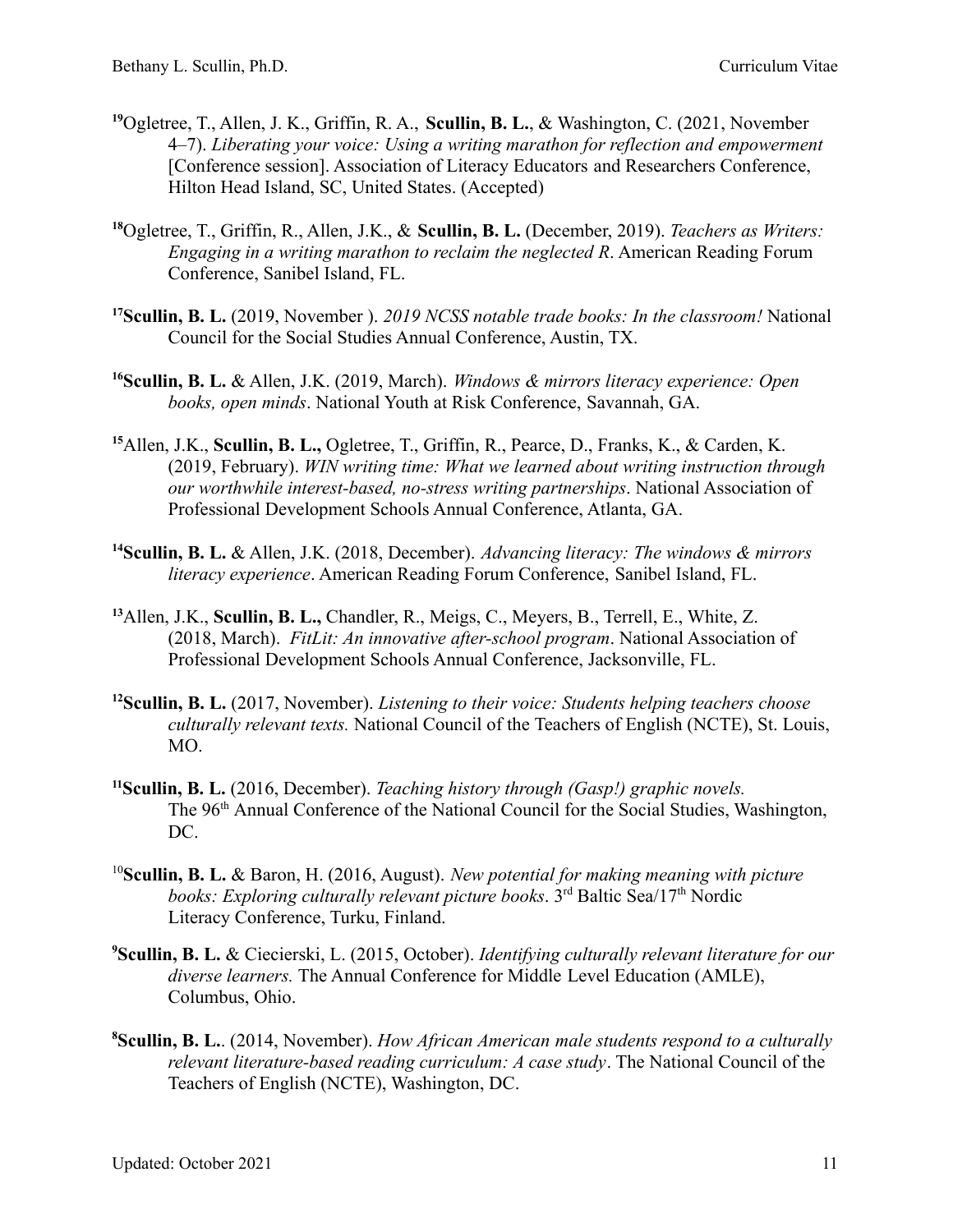- **<sup>7</sup>Scullin, B. L.** (2014, November). *Writing clubs: Extending the reach and relevance of writing project programs.* The Annual National Writing Project Conference, Washington, DC.
- <sup>6</sup>**Scullin, B. L.** & Baron, H. (2014, May). *Using freewriting to promote writing success with English Language learners*. ARTESOL Conference, Jujuy, Argentina.
- <sup>5</sup>Baron, H. & **Scullin, B**. **L.** (2014, May). *Creating cultural awareness through reflective practice*. ARTESOL Conference, Jujuy, Argentina.
- <sup>4</sup>**Scullin, B**. **L.** & Baron, H. (2013, February). *Freewrites in the ELL classroom: Promoting success while reducing anxiety*. CamTESOL Conference, Phnom Penh, Cambodia.
- **<sup>3</sup>**Baron, H. & **Scullin, B**. **L.** (2013, February). *What's your experience?: Contextual knowledge and reading comprehension.* CamTESOL Conference, Phnom Penh, Cambodia.
- **<sup>2</sup>**Baron, H. & **Scullin, B. L.** (2013, March). *Creating cultural awareness using 'New Ways in Teaching Culture.* Teachers of English to Speakers of Other Languages (TESOL) Conference, Dallas, Texas.
- **<sup>1</sup>Scullin, B. L.** & Ciecierski, L. (2012, November). *Using the transactional theory to promote discourse in the college classroom*. The National Council of the Teachers of English (NCTE), Las Vegas, Nevada.

# *Regional, State, and Local Presentations* **(Peer-Reviewed) (7)**

- **<sup>7</sup>**Griffin, R. A., Council, M., Ogletree, T. W., Allen, J. K., & **Scullin, B. L.**, & Schwab, J. R. (2020, April). *Strategies and authentic experiences to build writing identities in P–16 settings.* University System of Georgia Teaching and Learning Conference, University of Georgia, Athens, GA. (Conference canceled)
- **<sup>6</sup>Scullin, B. L.** & Allen, J. K. (2018, August). *Windows and mirrors of opportunity: A literacy Experience.* Teacher Candidate Symposium, University of West Georgia, Carrollton, GA.
- **<sup>5</sup>**Allen, J.K., **Scullin, B. L.,** Crawford, R. C., Littles, S. (2018, February). *Reading like writers: Taking back (Well, borrowing) the techniques of the experts.* Georgia Council of Teachers of English Annual Conference, Athens, GA.
- **<sup>4</sup>Scullin, B. L.** & Ciecierski, L. (2016, June). *Writing across the curriculum: Strategies to use right now*. Pennsylvania Middle Level Education Association Summer Institute and Leadership Academy, State College, PA.
- **<sup>3</sup>Scullin, B. L.** (2014, May). *How African American adolescent male students participate in a culturally relevant literature-based reading curriculum: A case study*. New England Educational Research Organization, West Dover, VT.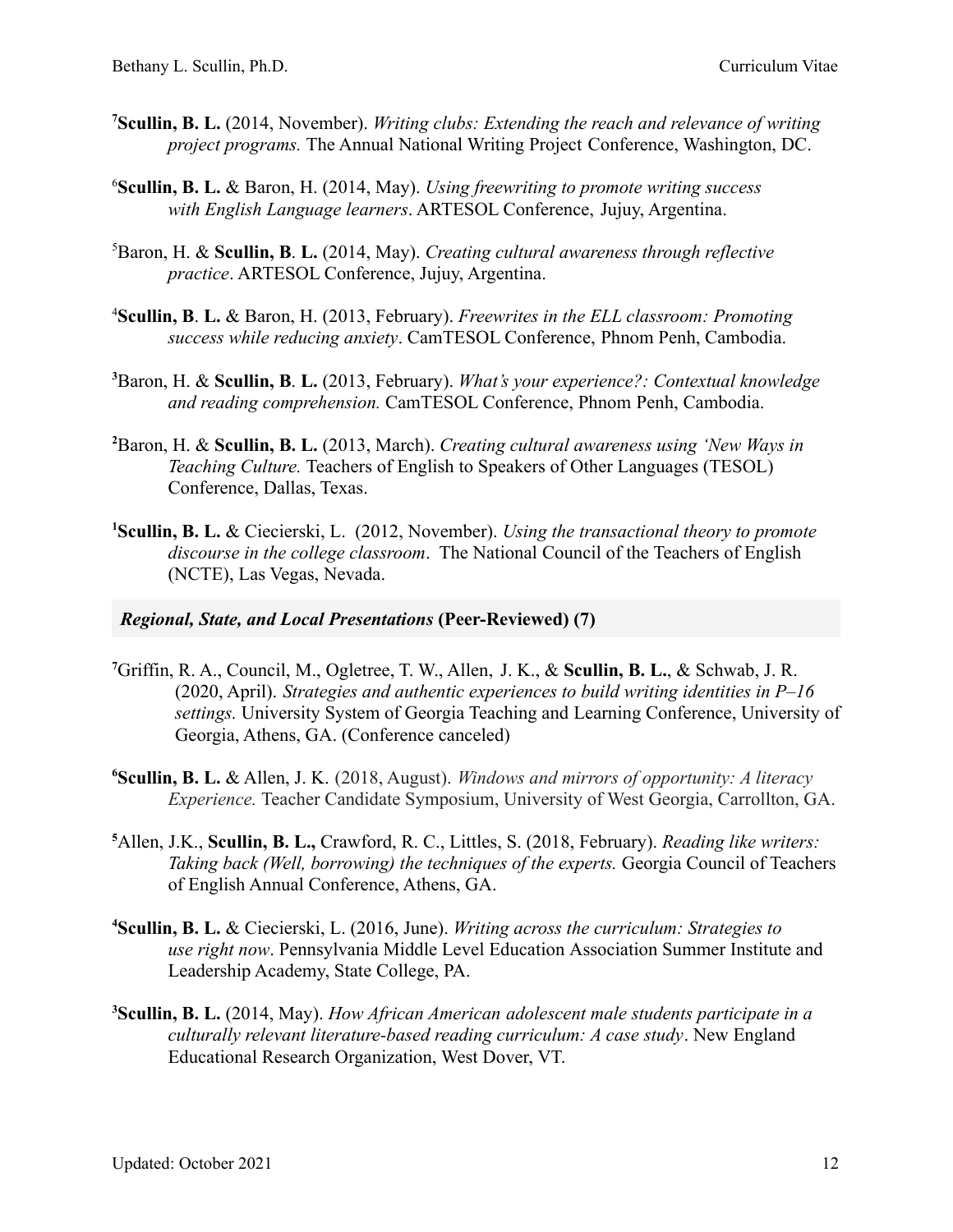- **<sup>2</sup>**Klonowdki, K., Levicky, M., Mooney, E., Seher, C., **Scullin, B. L.,** & Niesz-Kutsch, T. (2013, June). *"Other Aliens Just Like Me": Experiences of isolation and marginalization among critical educators.* Ethnographic & Qualitative Research Conference, Cedarville, OH.
- **<sup>1</sup>Scullin, B. L.,** Ciecierski, L., & Wesley, W. (2012, March). *Using authentic literature to access the social and personal dimensions of reading in the content areas.* Pennsylvania Middle Level Education Association Annual Conference, Pennsylvania State University, PA.

#### **Professional Consultant Presentations (20)**

- **<sup>20</sup>Scullin, B. L.** & Allen, J. K. (2018, November). *Reading aloud: Open books, open minds*. Presented to Blue Ridge Scholars and faculty members at the University of North Georgia, Blue Ridge in support of the UNG LEAP initiative. Invited as consultants.
- **<sup>19</sup>Scullin, B. L.** & Jennifer, J. K. (2018, October). *The windows & mirrors literacy experience: Open books, open minds*. Presented to K-5 faculty members at Sand Hill Elementary School, Carrollton, GA. Invited as consultants.
- **<sup>18</sup>Scullin, B. L.** (2015, March). *Informational writing: Utilizing "All-About" books to teach authentic research in the primary grades.* Presented at McKinley Elementary School through the PennLake National Writing Project in Erie, PA. Paid honorarium.
- **<sup>17</sup>Scullin, B. L.** (2015, January). *Marvelous mentor texts*. Presented at McKinley Elementary School through the PennLake National Writing Project in Erie, PA. Paid honorarium.
- **<sup>16</sup>Scullin, B. L.** (2014, November). *Minilessons: How do we know what's appropriate*? Presented at McKinley Elementary School through the PennLake National Writing Project in Erie, PA. Paid honorarium.
- **<sup>15</sup>Scullin, B. L.** (2014, October). *Conferring with primary writers.* Presented at McKinley Elementary School through the PennLake National Writing Project in Erie, PA. Paid honorarium.
- **<sup>14</sup>Scullin, B. L.** (2014, September). *Rethinking writing minilessons in the primary grades.* Presented at McKinley Elementary School through the PennLake National Writing Project in Erie, PA. Paid honorarium.
- **<sup>13</sup>Scullin, B. L.** (2014, August). *Teaching writing in the primary grades: An introduction*. Presented at McKinley Elementary School through the PennLake National Writing Project in Erie, PA. Paid honorarium.
- **<sup>12</sup>Scullin, B. L.** & Ciecierski, L. (2014, August). *Laying a foundation for purposeful writing instruction.* Presented at McKinley Elementary School through the PennLake National Writing Project in Erie, PA. Paid honorarium.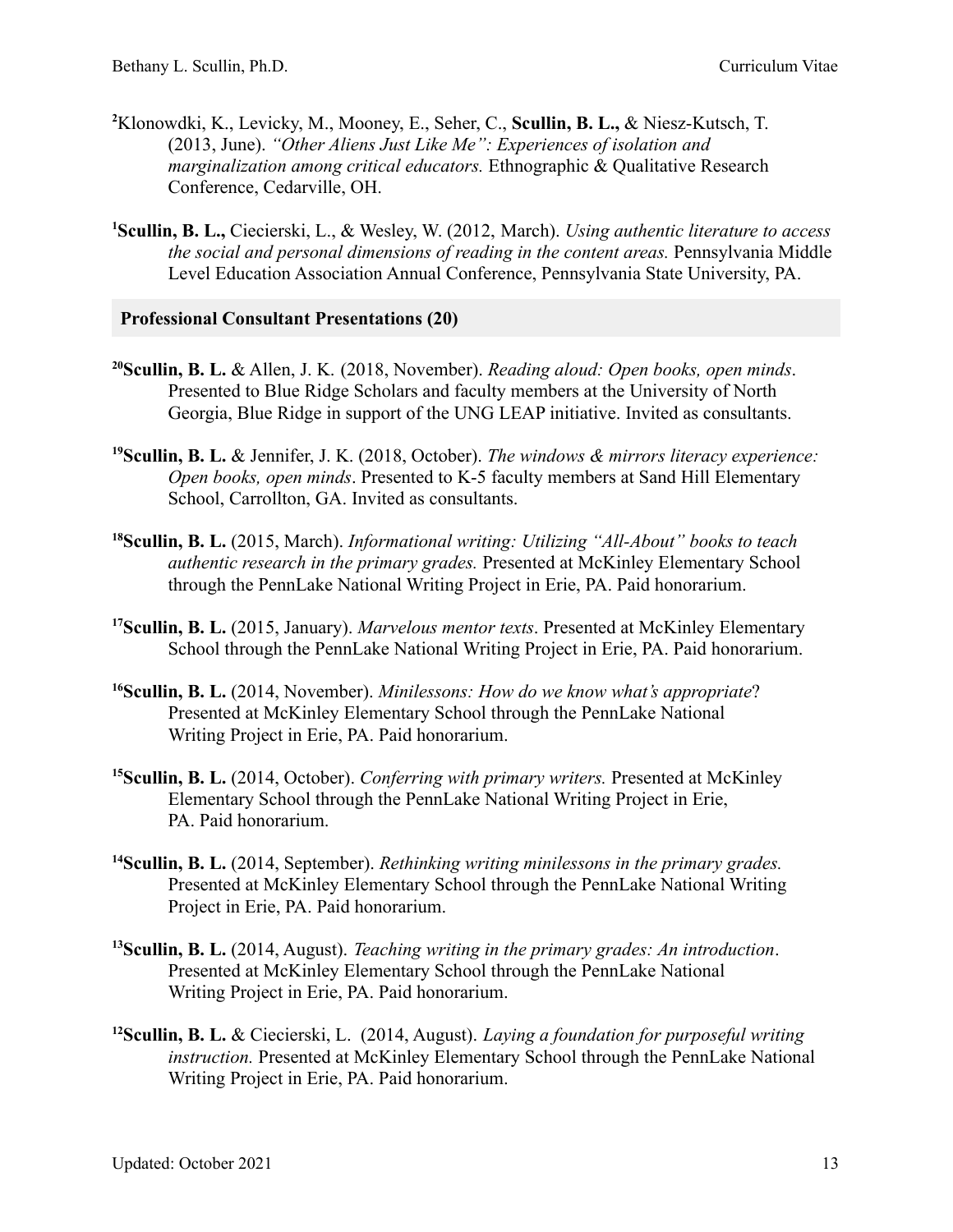- **<sup>11</sup>Scullin, B. L.** (2014, January). *Implementing the writing workshop in the primary grades (K-2).* Presented at Keystone Elementary School through the PennLake National Writing Project in Knox, PA. Paid honorarium.
- **<sup>10</sup>Scullin, B. L.** & Ciecierski, L. (2014, January). *Writing to learn and public writing (K-5).* Presented at Keystone Elementary School through the PennLake National Writing Project in Knox, PA. Paid honorarium.
- **<sup>9</sup>Scullin, B. L.** (2013, October). *Introduction to the writing workshop.* Presented at Rice Avenue Middle School through the PennLake National Writing Project in Girard, PA. Paid honorarium.
- **<sup>8</sup>Scullin, B. L.** (2013, October). *Introduction to the writing workshop.* Presented at Girard High School through the PennLake National Writing Project in Girard, PA. Paid honorarium.
- **<sup>7</sup>Scullin, B. L.** & Ciecierski, L. (2013, October). *Integrating writing into our daily instruction.* Presented at Rice Avenue Middle School through the PennLake National Writing Project in Girard, PA. Paid honorarium.
- **<sup>6</sup>Scullin, B. L.** & Ciecierski, L. (2013, October). *Integrating writing into our daily instruction*. Presented at Girard High School through the PennLake National Writing Project in Girard, PA. Paid honorarium.
- **<sup>5</sup>Scullin, B. L. (**2013, August). *Introduction to the writer's notebook.* Presented at Rice Avenue Middle School through the PennLake National Writing Project in Girard, PA.
- **<sup>4</sup>Scullin, B. L.** (2013, May). *Using poetry to learn and understand in the content areas.* Presented at Roosevelt Middle School through the PennLake National Writing Project in Erie, PA. Paid honorarium.
- **<sup>3</sup>Scullin, B. L.** (2013, February). *Implementing content area writing notebooks in the middle grades.* Presented at Roosevelt Middle School through the PennLake National Writing Project in Erie, PA. Paid honorarium.
- **<sup>2</sup>Scullin, B. L.** & Ciercierski, L. (2010, November). *Learning styles in the high school classroom.* Presented for Perseus House Charter School of Excellence in Edinboro, PA. Paid honorarium.
- **<sup>1</sup>Scullin, B. L.** & Ciercierski, L. (2010, November). *Diagnostic assessment: Data driven decision making.* Presented for Perseus House Charter School of Excellence in Edinboro, PA. Paid honorarium.

# **External Funding**